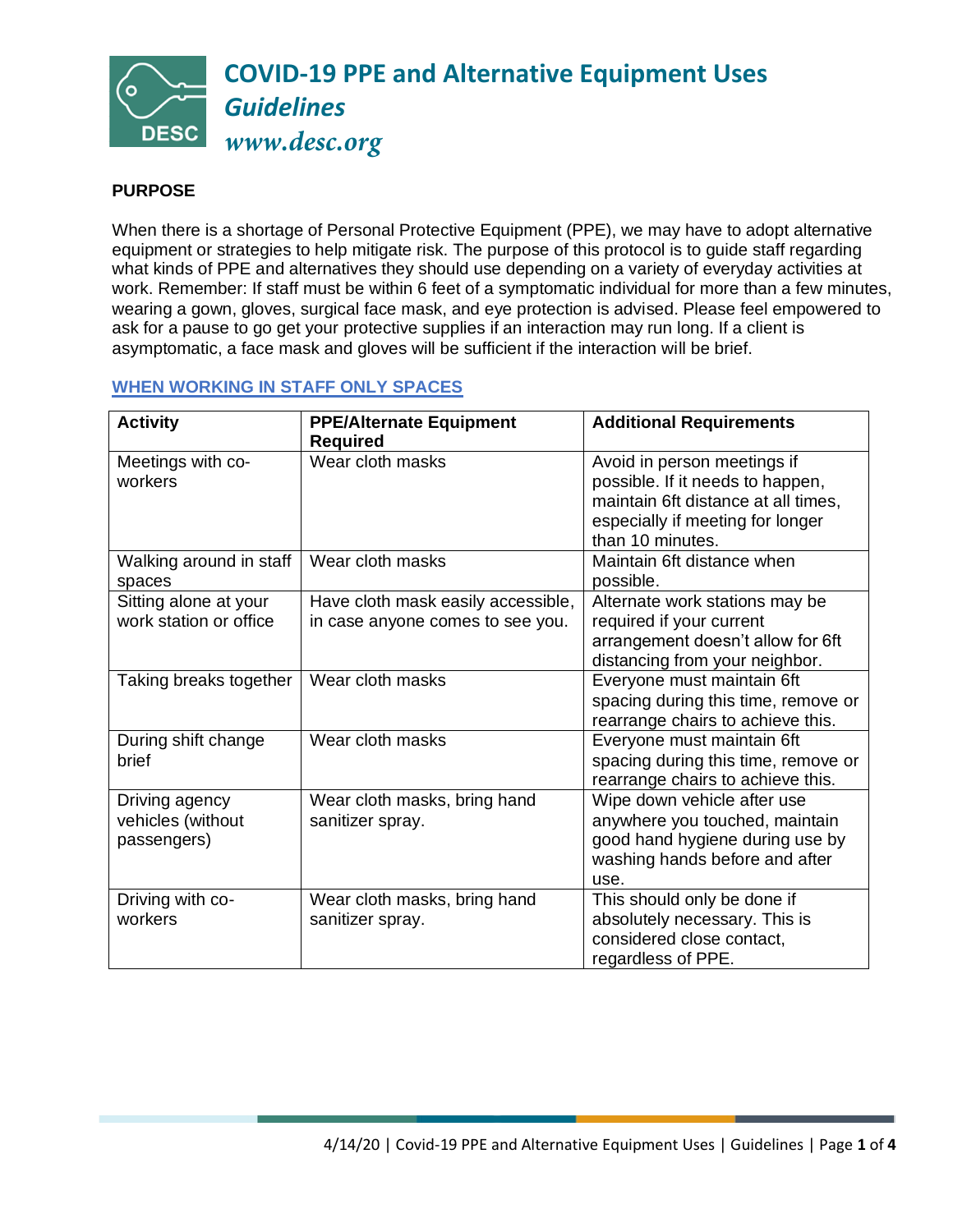## **WHEN WORKING WITH CLIENTS**

| <b>Activity</b>                                                                | <b>PPE/Alternate Equipment</b>                                           | <b>Additional Requirements</b>                                                                                                                                                                                                                                         |
|--------------------------------------------------------------------------------|--------------------------------------------------------------------------|------------------------------------------------------------------------------------------------------------------------------------------------------------------------------------------------------------------------------------------------------------------------|
|                                                                                | <b>Required</b>                                                          |                                                                                                                                                                                                                                                                        |
| Workspace                                                                      |                                                                          |                                                                                                                                                                                                                                                                        |
| Working at front desks or<br>entrances                                         | Wear cloth masks                                                         | Practice 6ft distancing at all times.<br>Put lines on the floors with tape if<br>clients or tenants need visual<br>reminders for how far back to<br>stand when approaching.                                                                                            |
| Handling client/tenant<br>belongings                                           | Stick proof gloves, wear cloth<br>masks                                  | Avoid if possible, ask clients to<br>handle their own belongings. If<br>unavoidable, wear stick proof<br>gloves and sanitize them after use.                                                                                                                           |
| Meeting in person with<br>client in larger space                               | Wear cloth mask and offer one<br>to the client as well.                  | Avoid in person meetings if<br>possible. If it needs to happen<br>maintain 6ft distance at all times,<br>especially if meeting for longer<br>than 10 minutes.                                                                                                          |
| Meeting in person with<br>client in smaller office<br>spaces                   | Wear cloth mask                                                          | Avoid if possible or ask client to<br>talk with you in hallway, lobby, or<br>outside. Maintain 6ft distance.                                                                                                                                                           |
| <b>Units</b>                                                                   |                                                                          |                                                                                                                                                                                                                                                                        |
| Delivering food to<br>clients/tenants (not<br>entering unit)                   | Gloves, cloth mask                                                       | No contact drop-off.                                                                                                                                                                                                                                                   |
| Delivering medications<br>to clients/tenants (not<br>entering unit)            | Gloves, cloth mask                                                       | Verify client identity at the door<br>and hand the client the<br>medications.                                                                                                                                                                                          |
| Meeting in person with<br>tenant in their apartment,<br>person appears healthy | Gloves, cloth mask                                                       | Avoid if possible or ask client to<br>talk with you at the door. Maintain<br>6 ft distance. Stand up, don't sit,<br>and don't touch anything. When<br>you leave take off gloves and wash<br>hands.                                                                     |
| Meeting in person with<br>tenant in their apartment,<br>person has symptoms    | Wear surgical mask, eye<br>protection, gloves, and gown if<br>available. | Avoid if possible. Don't sit and try<br>not to touch anything. When you<br>leave take off PPE and wash<br>hands.                                                                                                                                                       |
| Keying tenants/clients<br>into apartments/hotel<br>rooms                       | Wear cloth mask                                                          | Ask client to maintain 6 ft of<br>distance as possible as you key<br>them in. Take alternate routes (one<br>via stairs, other elevator) or<br>separate elevator trips. Be sure to<br>wash hands or apply hand<br>sanitizer immediately after<br>touching door handles. |
| Welfare checks in tenant<br>apartments                                         | Gloves, cloth mask.                                                      | Should be limited to very imminent<br>health risks at this time.                                                                                                                                                                                                       |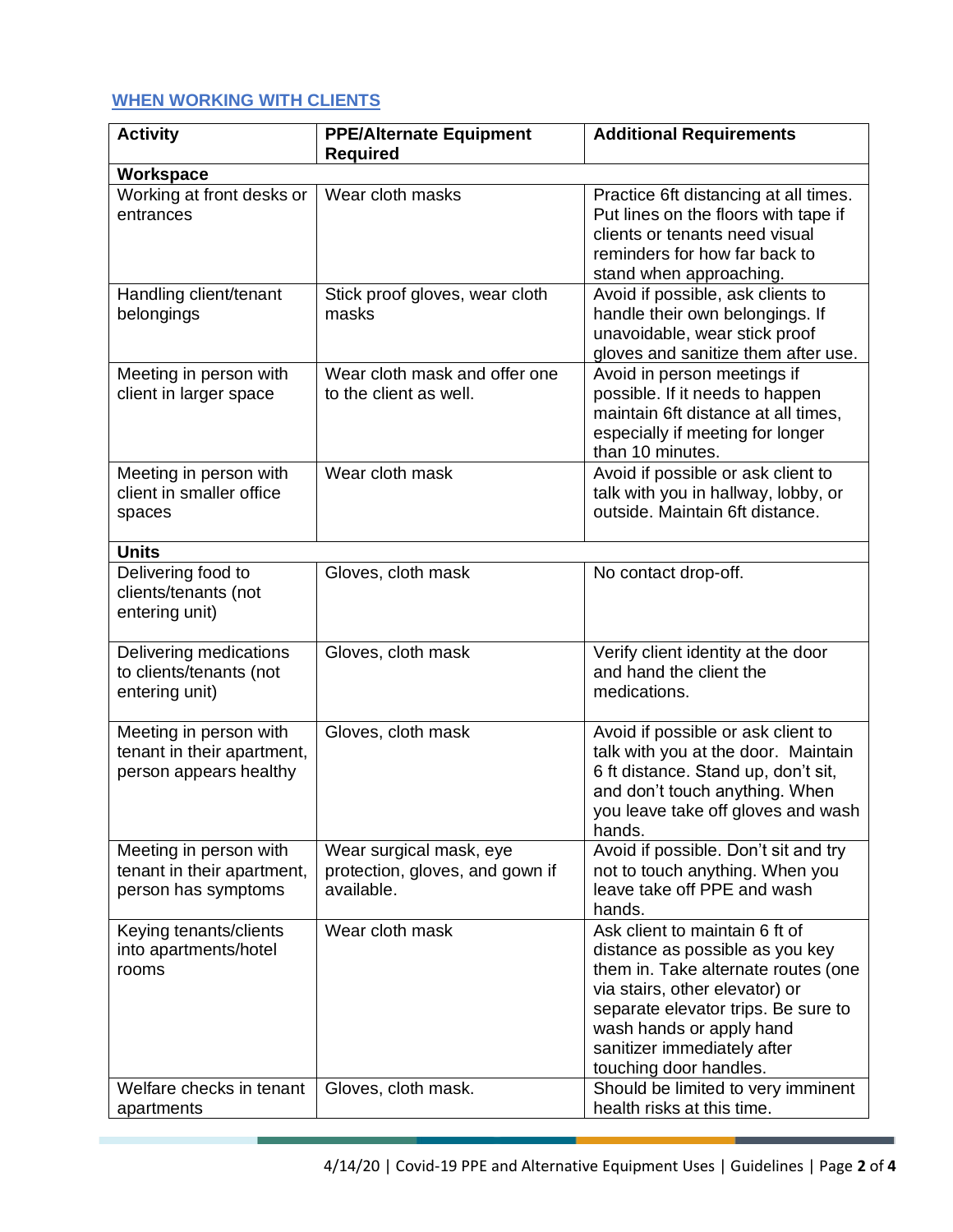|                                                                                                           | This will generally be considered<br>close contact if it is more than a<br>quick key-in.                                                            | Alternatives would be to use the<br>intercom or knocking and calling<br>out, if possible.                                                                                                                                                                                                                               |  |  |
|-----------------------------------------------------------------------------------------------------------|-----------------------------------------------------------------------------------------------------------------------------------------------------|-------------------------------------------------------------------------------------------------------------------------------------------------------------------------------------------------------------------------------------------------------------------------------------------------------------------------|--|--|
| Cleaning tenant<br>apartments                                                                             | Wear mask, gloves, gown,<br>goggles if available.                                                                                                   | Should be done on extremely<br>limited basis at this time and only<br>for life threatening safety concerns.                                                                                                                                                                                                             |  |  |
| Providing support in<br>apartments for folks who<br>require it (due to mobility<br>or health constraints) | Wear mask, gloves, tyvek suit,<br>goggles and possibly face shield<br>if available.                                                                 | This should only be done for life<br>threatening safety reasons only.                                                                                                                                                                                                                                                   |  |  |
| <b>Other Activities</b>                                                                                   |                                                                                                                                                     |                                                                                                                                                                                                                                                                                                                         |  |  |
| Driving with<br>asymptomatic clients                                                                      | Wear surgical or cloth mask,<br>gloves, gown if available. Bring<br>hand sanitizer spray.                                                           | Avoid if possible. Do not transport<br>clients who are symptomatic. Use<br>a van where the client can sit in<br>the back row (social distancing).<br>After use, wipe down any area the<br>client or you touched. After<br>cleaning, remove PPE and wash<br>hands. Read client transport<br>protocols for full guidance. |  |  |
| Providing payee services<br>(simple exchange &<br>signature)                                              | Wear cloth mask, gloves.                                                                                                                            | Keep meetings brief and maintain<br>distance as much as possible.<br>Wear new gloves if exchanging<br>objects between you. When<br>finished, dispose of gloves and<br>wash your hands.                                                                                                                                  |  |  |
| Helping clients acquire<br>basic needs items                                                              | Wear cloth mask, gloves.                                                                                                                            | If you are able to provide them with<br>supplies at their home, a no-<br>contact drop is preferred. You drop<br>it off at their door, and client can<br>retrieve it. If in a shelter setting,<br>use gloves and maintain distance if<br>possible.                                                                       |  |  |
| Walking around/"floating"<br>around communal client<br>spaces                                             | Wear cloth mask                                                                                                                                     | Maintain 6ft distance at all times.<br>Wash hands frequently and try not<br>to touch your face.                                                                                                                                                                                                                         |  |  |
| Working in kitchens                                                                                       | Wear cloth mask, have hair<br>pulled back (hair net ideal),<br>gloves.                                                                              | Change your gloves and wash<br>your hands frequently.                                                                                                                                                                                                                                                                   |  |  |
| <b>Examining symtomatic</b><br>clients (medical staff<br>only)                                            | Wear full PPE: gloves, gown,<br>goggles, N95 mask/surgical<br>mask/cloth mask as available.<br>Bring bags to sort disposable<br>and reusable items. | Don and doff properly. Dispose<br>appropriate items into bag after<br>use.                                                                                                                                                                                                                                              |  |  |
| <b>Cleaning &amp; Maintenance</b>                                                                         |                                                                                                                                                     |                                                                                                                                                                                                                                                                                                                         |  |  |
| Cleaning bodily fluids                                                                                    | Cloth mask, goggles, gloves,<br>gown/apron if you expect<br>splashing                                                                               | After finishing and removing PPE,<br>wash hands.                                                                                                                                                                                                                                                                        |  |  |

**COL**